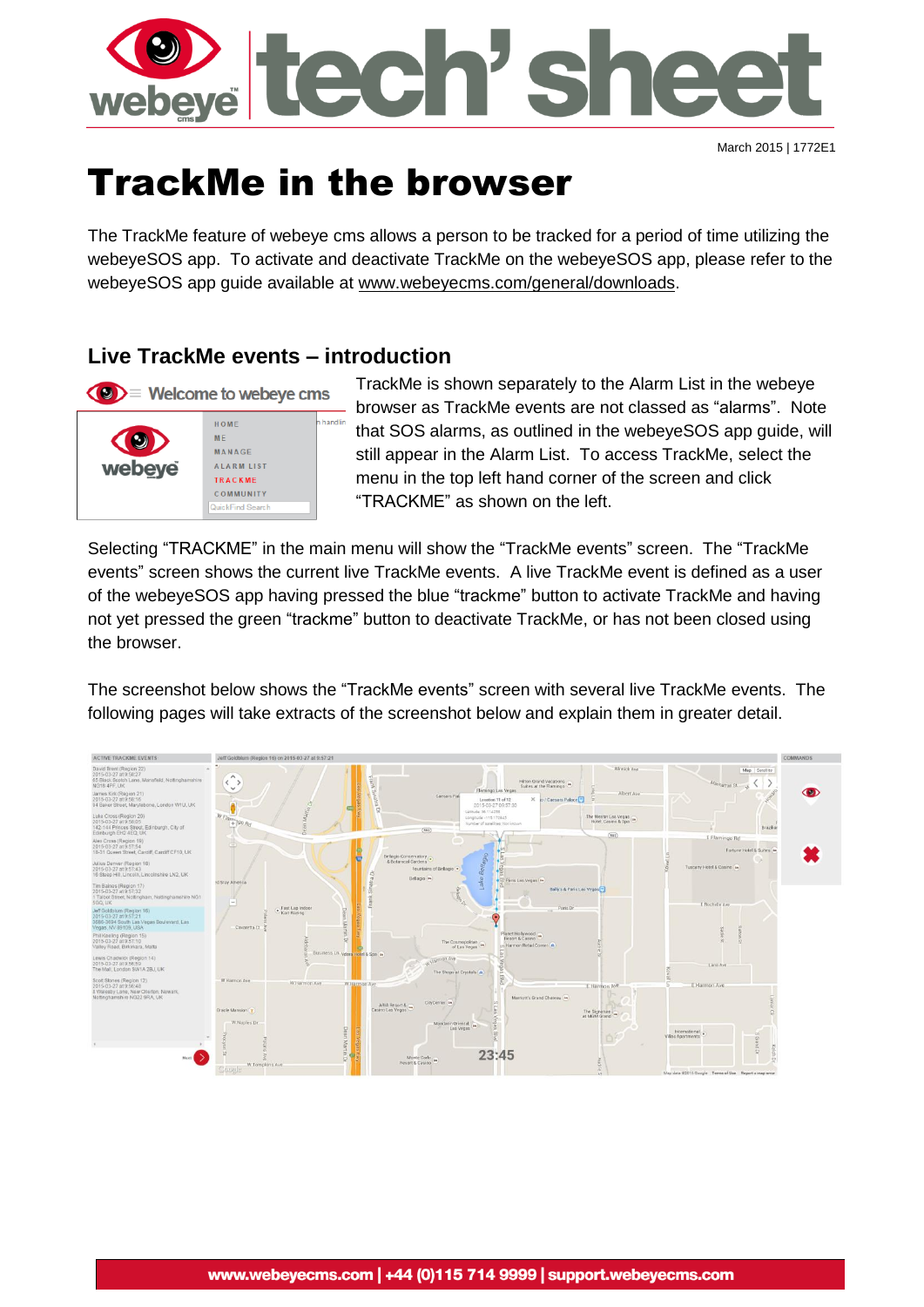## **Live TrackMe events – Event list**



The "ACTIVE TRACKME EVENTS" box on the left of the screen shows current TrackMe events, meaning someone has pressed the "trackme" blue button on the webeyeSOS app and has not yet pressed the "trackme" green button to stop TrackMe or closed the event in the browser.

Selecting a TrackMe event from the list will present a map with blue dots, illustrating the path of the person who activated the TrackMe event, this is shown in greater detail on the next page. The selected TrackMe event is highlighted in blue as shown on the left.

Each TrackMe event in the "ACTIVE TRACKME EVENTS" list shows the following information:

- Name of the TrackMe site (this could be a person).
- The group the TrackMe site belongs to.
- The date and time the TrackMe event was started.
- The approximate location (if known) where the TrackMe event was

started.

 $Next$ 

The Next and Previous buttons can be used to browse through live TrackMe events. TrackMe events are shown with the most recent first.

### **Live TrackMe events – Commands box**



The "COMMANDS" box has two buttons allowing some control over the TrackMe event:

 Extend GPS button: This command allows the tracking time to be extended. By default, when a person starts a TrackMe event from the webeyeSOS app, their location is updated on webeye every 10 seconds for 30 minutes. Each location update is marked on the map as a blue dot. This tracking time can be extended by pressing the top button in the "COMMANDS" box (the eye). Every time the button is pressed, the track time will be extended by 10 minutes. For example, if the button was pressed twice the track time would be 50 minutes instead of 30.

 Close TrackMe event button: This command allows the user of the browser to close the TrackMe event. Closing a TrackMe event will remove the TrackMe event from the "ACTIVE TRACKME EVENTS" list and location updates will cease. When this button is pressed, the webeyeSOS app will be updated to reflect that the TrackMe event has been stopped and moved to TrackMe history for that site. The user of the webeyeSOS app can then start a new TrackMe event if they wish.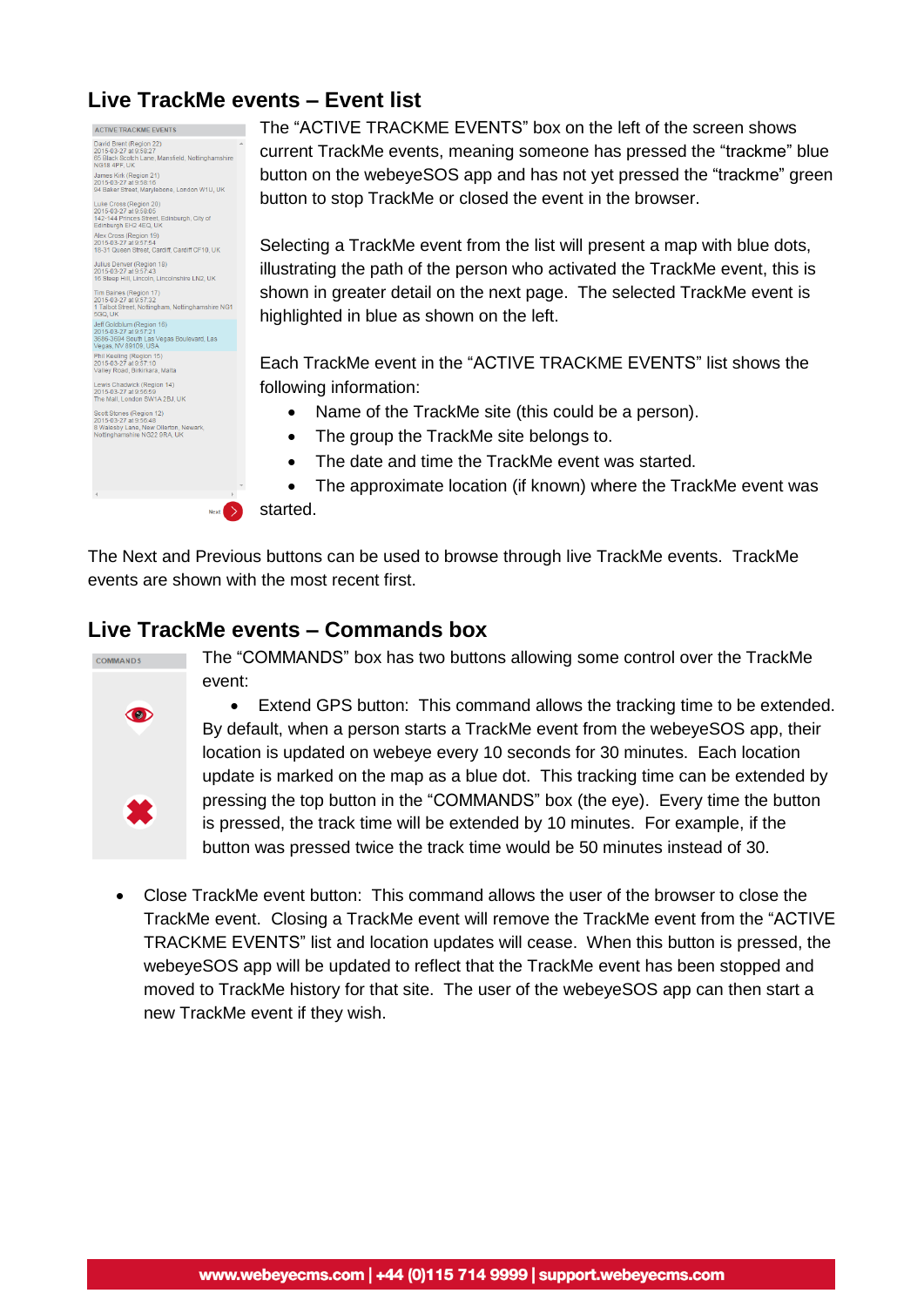#### **Live TrackMe events – Map**

When a TrackMe event is selected from the "ACTIVE TRACKME EVENTS" list as described on the previous page, a map of the event is shown as illustrated below. This map contains several features:



**The red marker shows the first known location in the TrackMe event. Often this will be the location where the person pressed the blue "trackme" button in the webeyeSOS app (though this may not always be the case).**

**If GPS location is unavailable for some reason, the red marker will indicate the place where GPS location first is established. In such a situation, a message will be displayed on screen to indicate that GPS location was not known when the "trackme" button was pressed.**

**The countdown timer indicates the number of minutes and seconds remaining in the TrackMe event. This can be extended, as explained on the previous page.**

**Note: Even when the time has expired, the TrackMe event will still remain open until closed either from the webeyeSOS app or through the browser.**